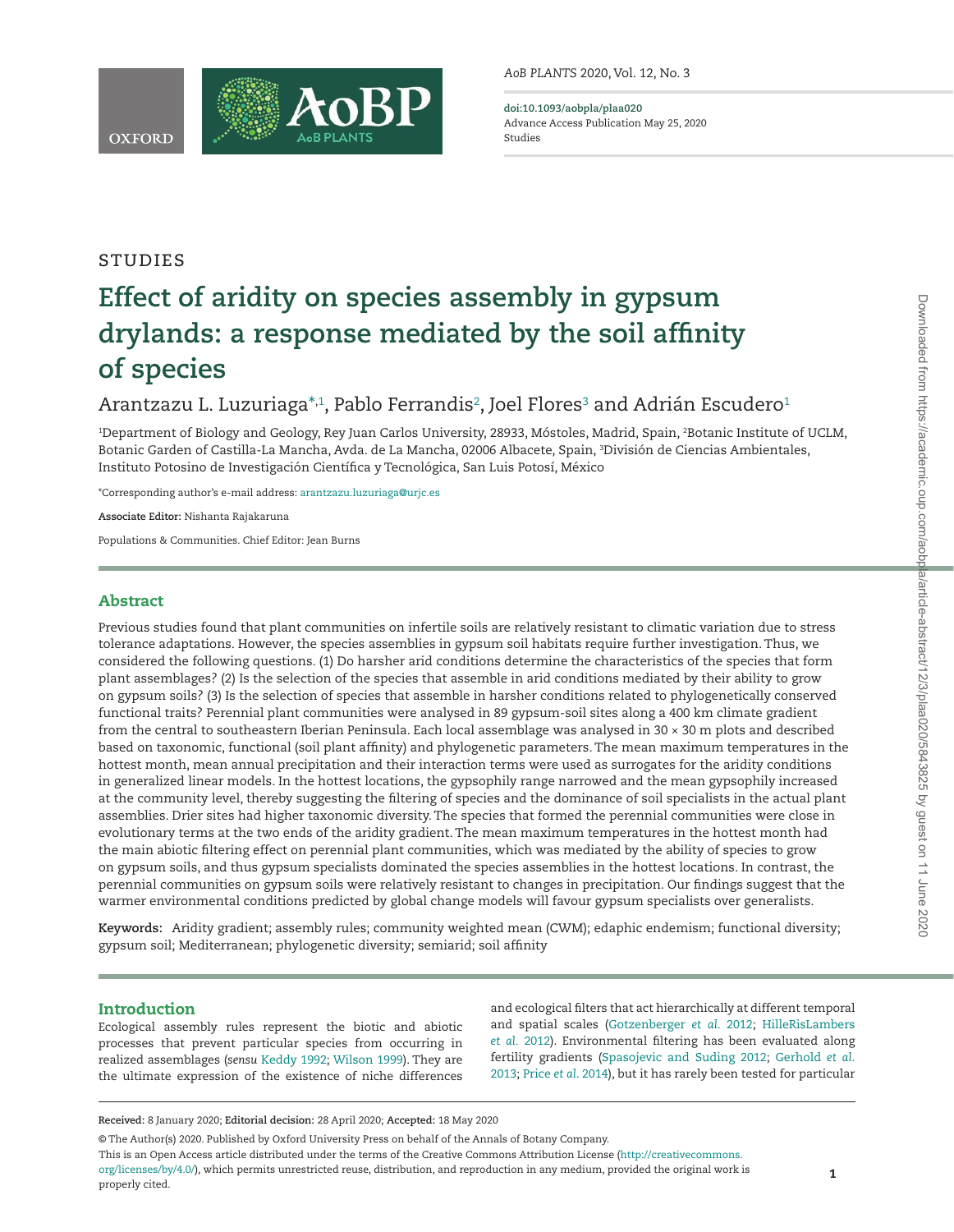restrictive soils such as serpentines (see [Fernandez-Going](#page-6-4) *et al.* [2012\)](#page-6-4) or gypsum soils (see [Luzuriaga](#page-6-5) *et al*. 2012; [2015](#page-6-6), and [Peralta](#page-7-3) *et al*[. 2019,](#page-7-3) for annual plants; [Delalandre and Montesinos-](#page-5-0)[Navarro 2018,](#page-5-0) for plant–plant interactions). This is surprising because a high proportion of the taxonomic plant diversity in many hotspots depends on these restrictive soil habitats [\(Médail and Quézel 1999](#page-6-7); [Cacho and Strauss 2014\)](#page-5-1). Furthermore, the Intergovernmental Panel on Climate Change predicts that these special soil habitats will be greatly affected by intensified dryness ([IPCC 2014](#page-6-8)), mostly because of their island-like structure [\(Luzuriaga](#page-6-9) *et al.* 2018). Gypsum outcrops are widespread restrictive soils throughout the world that mostly occur in arid and semiarid conditions [\(Herrero](#page-6-10) *et al.* 2009). Gypsum soils impose harsh abiotic conditions for plants (i.e. gypsophytes), and thus they provide an ideal model for analysing community assembly processes under special conditions ([Escudero](#page-6-11) *et al.* [2015\)](#page-6-11).

It is well known that edaphic specialists have stress-tolerant functional attributes [\(Grime](#page-6-12) *et al*. 2000; [2008](#page-6-13); [Escudero](#page-6-11) *et al.* [2015;](#page-6-11) [Sianta and Kay 2019](#page-7-4)) and the assembly of plant species on gypsum soils depends greatly on the soil affinity or soil specialization characteristics of each species ([Palacio](#page-7-5) *et al.* 2007; [Luzuriaga](#page-6-6) *et al.* 2015 for gypsum soils; [Fernandez-Going](#page-6-4) *et al.* [2012](#page-6-4) for serpentine plant communities). The mechanism that induces the restrictive occurrence of some species on gypsum soils is called gypsophily ([Merlo](#page-6-14) *et al.* 2009). Thus, we can assume that gypsophily integrates the characteristics that a species needs to become established in these harsh environments (for more details, see [Escudero](#page-6-11) *et al.* 2015). The gypsum dependence of species appears to be connected with evapotranspiration [\(Escudero](#page-6-11) *et al.* 2015), so in the present study, we hypothesized that the degree of specialization by the species in an assembly should vary with climate. In order to test this hypothesis and evaluate whether the assembly rules shift along climate gradients, we used the gypsum preference of each species as a plant functional trait. To determine the soil preferences of each species, we used the species-specific gypsophily values assigned by a committee of expert botanists who quantified the soil preferences (Mota *et al*[. 2011\)](#page-6-15). This so-called gypsophily index (GI) represents a species-specific plant functional property that is crucial for species establishment (including survival, growth and reproduction) ([Palacio](#page-7-5) *et al.* 2007), and its analysis using similar techniques to other plant functional traits may help us to understand community assemblies on restrictive substrates (see [Luzuriaga](#page-6-6) *et al.* 2015). We combined this GI with tools that were originally developed for describing trait diversity patterns among communities in order to identify the filters (i.e. assembly rules) that operate on perennial plant assemblages along an aridity gradient in the Iberian Peninsula. Xerophily seems to be a major component for integrating the gypsophily syndrome [\(Escudero](#page-6-11) *et al.* 2015), so we expected that the gypsophily range (GR) of co-occurring species would narrow and that the mean community gypsophily values would increase at the aridest end of our climate gradient.

Phylogenetic diversity is a surrogate for the evolutionary relationships among the species that form an actual community and it provides valuable information about the contribution of trait evolution to the community structure and composition [\(Webb](#page-7-6) *et al.* 2002). Community phylogenetic analysis alone may only provide limited insights into the mechanisms responsible for forming plant assemblages (see [Mayfield and Levine 2010;](#page-6-16) [Weiher](#page-7-7) *et al.* [2011\)](#page-7-7), but it may yield information regarding environmental filtering processes when combined with the interpretations of specific traits because phylogenetic diversity integrates the

patterns found in the traits of all species [\(Kraft](#page-6-17) *et al.* 2007; [Kembel](#page-6-18) [2009\)](#page-6-18). It is assumed that closer species in evolutionary terms are usually more functionally similar compared with those that are more distantly related [\(Connolly](#page-5-2) *et al.* 2011; [Gerhold](#page-6-19) *et al.* [2015;](#page-6-19) but see [Violle](#page-7-8) *et al*. 2011). Consequently, according to the environmental filtering hypothesis ([Keddy 1992](#page-6-0)), it is expected that the phylogenetic diversity will reduce if the environment becomes harsher because only species from certain clades may be adapted to these conditions.

The main aim of the present study was to determine how perennial plant communities on gypsum soils vary according to the climate conditions in terms of precipitation and the mean maximum temperatures in the hottest month. It is well established that both of these climate factors explain additional and complementary proportions of the variability in plant performance (Munson *et al*[. 2011, 2013\)](#page-6-20). Thus, we assessed the changes in taxonomic, functional and phylogenetic diversity along an aridity gradient in terms of the mean maximum temperatures and mean annual precipitation, which could also provide insights into the possible responses of these communities to ongoing climate change (see [Butterfield](#page-5-3) [2015\)](#page-5-3). The following questions were addressed in this study. (1) Do the harsher arid conditions (in terms of the mean maximum temperature in the hottest month and mean annual precipitation) in gypsum systems determine the characteristics of the species that form plant assemblages? (2) Is the selection of the species that assemble in more arid conditions mediated by their ability to grow on gypsum soils (i.e. soil affinity index)? (3) Is the selection of the species that assemble in harsher conditions related to phylogenetically conserved functional traits? Understanding the effects induced by climate on the plant community assemblies that inhabit restrictive soil types may be critical for predicting how this unique plant biota will respond to ongoing climate change.

## **Methods**

#### **Study area**

We studied a climate gradient covering a geographical length of 400 km, which included all existing gypsum island regions from the centre to the southeastern tip of the Iberian Peninsula. In total, 89 sites were selected on soils derived from gypsum outcrops classified as Xeric Haplogypsid [\(Soil Survey Staff 1994\)](#page-7-9), which were located on southerly oriented gentle slopes. In this study, the aridity gradient comprised the broadest possible range of arid conditions in the Iberian Peninsula compatible with gypsophilous vegetation [\(Rivas-Martinez and Costa 1970](#page-7-10); [Escudero](#page-6-11) *et al.* 2015). The mean annual precipitation ranged from 195 to 565 mm and the mean maximum temperatures in the hottest month ranged from 30.8 to 34.5 °C [\(www.aemet.com\)](http://www.aemet.com). Aridity was defined as the joint effect of less annual precipitation together with higher mean maximum temperatures in the hottest month, which is more critical for plant development than the mean annual temperatures in terms of water availability in the soil. The perennial vegetation comprised gypsophilous scrubland dominated by *Thymus lacaitae*, *Helianthemum squamatum*, *Lepidium subulatum* and *Gypsophila struthium* in the centre of Spain, and by *Teucrium libanitis*, *Herniaria fruticosa* and *Fumana hispidula* in the southeast **[\[see Supporting Information—](http://academic.oup.com/aobpla/article-lookup/doi/10.1093/aobpla/plaa020#supplementary-data) [Table S1](http://academic.oup.com/aobpla/article-lookup/doi/10.1093/aobpla/plaa020#supplementary-data)]**. The vegetation structure in our study system was typical of gypsum outcrops and drylands, where it comprised a matrix of plant patches on large areas of bare soil ([Escudero](#page-6-11) *et al.* [2015\)](#page-6-11), with total cover values ranging between 11 and 52.2 %.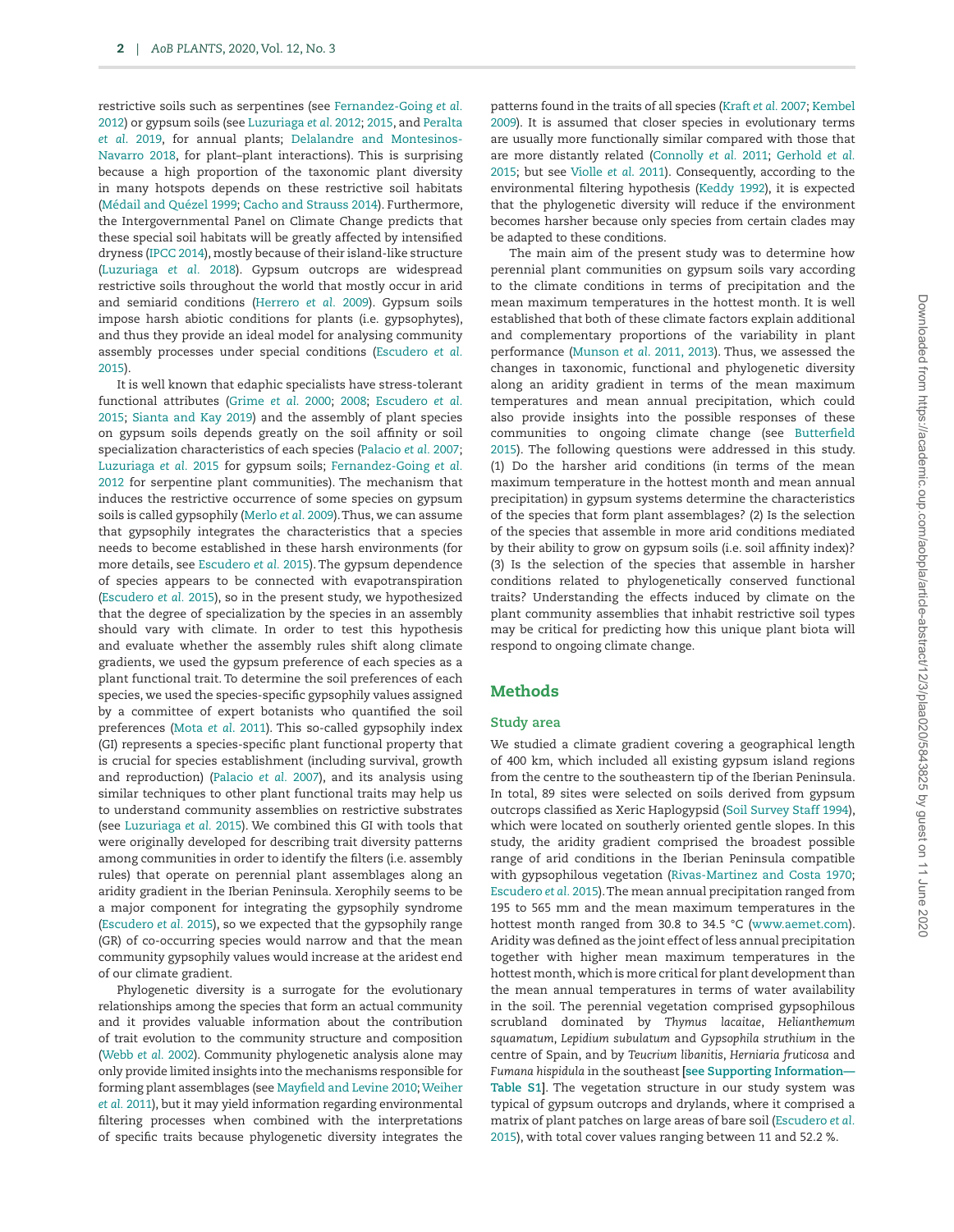#### **Sampling design**

At each site, we established a square plot measuring  $30 \times 30$ m within homogeneous vegetated areas. We assessed the composition and structure of perennial vascular plants using four 30-m long linear transects parallel to the slope and 8 m apart in each plot. For each transect, we recorded the intercept length of every perennial plant in contact with the transect line. Speciesspecific cover was estimated visually in 12 quadrats (1.5  $\times$  1.5 m) placed in each plot, with three quadrats per transect line. The total plant cover in the whole plot was determined as the proportion of the four transects in contact with perennial shrubs. Total plant cover was included in the statistical models as an estimate of the productivity in each plot. Climate variables were estimated with the climate simulation model CLIMOEST (developed for the Iberian Peninsula) by inputting the altitude, geographic coordinates and hydrographic basin. This simulation model estimates climate parameters derived from monthly temperature and rainfall values over the latest 50 years [\(Sánchez-Palomares](#page-7-11) *et al*. 1999).

#### **Taxonomic, functional and phylogenetic diversity indices**

Each taxonomic, functional, and phylogenetic diversity parameter was calculated at the plot level (30 × 30 m). Perennial diversity was calculated using the inverse Simpson index as follows:

Inverse Simpson = 
$$
\frac{1}{\sum_{i=1}^{s} p_i^2}
$$

where S is the number of species at the plot level and  $p_i$  is the proportion of species *i*. The diversity index was computed using the *vegan* package [\(Oksanen](#page-7-12) *et al*. 2016) in R v.3.4.1 [\(R](#page-7-13) [Development Core Team 2018\)](#page-7-13).

In order to characterize the affinity of each species for gypsum soils, we used the GI for Iberian gypsophilous species proposed by Mota *et al*[. \(2011\)](#page-6-15) **[\[see Supporting Information—](http://academic.oup.com/aobpla/article-lookup/doi/10.1093/aobpla/plaa020#supplementary-data) [Table S1](http://academic.oup.com/aobpla/article-lookup/doi/10.1093/aobpla/plaa020#supplementary-data)]**. The GI ranges from 1 (species that avoid gypsum soils) to 5 (species strictly linked to gypsum substrates, which are also called gypsophytes). Species with GI values from 2 to 4 are called gypsovags, i.e. species that tolerate gypsum and that can be established effectively in these types of soils, but that usually occur on other substrate types as well. In our study, no species had a GI value of 1 because we actively selected gypsum soils for our sampling plots.

The affinity of species for gypsum soils was described at the community level using three parameters. In particular, we aimed to describe the range of soil affinity values in each species assembly (GR), the community mean gypsophily (CMG; weighted mean) and the gypsophily diversity (GD) in each actual assembly. These indices are not correlated with each other and they are independent of the species richness [\(Mason](#page-6-21) *et al.* 2005), and they allowed us to identify the main assembly processes related to the abundances of species [\(Mason](#page-6-22) *et al.* 2013). [Mason](#page-6-22) *et al.* [\(2013\)](#page-6-22) defined functional richness as the amount of a niche space filled by species in a realized assembly. Based on this definition, we computed the GR as analogous to the functional richness in order to quantify the amount of space used by each assemblage in the gypsophily gradient. We calculated the range of gypsophily values in each assembly as follows.

#### $GR = max(GI) - min(GI)$

The GR values can range between 0 (all species in the assemblage have the same GI) and 3 (at least two species in the assemblage have extreme GI values).

The CMG index is analogous to the community weighted mean index [\(Lavorel](#page-6-23) *et al.* 2008), where it weights the GIs of species based on their relative abundance in the assemblage to obtain a single community level value. CMG was calculated as follows:

$$
CMG = \sum_{i=1}^n \left( GI_i \times p_i \right),
$$

where p<sub>i</sub> is the relative contribution of species i to the community and *GIi* is the GI of species *i*. CMG values can range between 2 (only species with sporadic presence on gypsum soils in the community) and 5 (only gypsophytes in the community).

The GD was employed to describe the divergence of the plant species cover along the gypsophily gradient in each assemblage. It was computed as the Rao quadratic diversity ([Botta-Dukát](#page-5-4) [2005\)](#page-5-4):

$$
\mathrm{GD} = \sum_{i,j}^{\mathrm{S}} d_{ij} \times p_i \times p_j,
$$

where *S* is the species richness and  $d<sub>ii</sub>$  is the difference in the GI values between species *i* and *j*, which was calculated as follows.

$$
d_{i,j}=\,\left(GI_{i}-GI_{j}\right)^{2}
$$

These three community-level functional parameters were computed using the FD package ([Laliberté](#page-6-24) *et al.* 2014) in R [\(R](#page-7-13) [Development Core Team 2018\)](#page-7-13).

We calculated the standardized effect size for GR and GD in order to standardize these values and avoid bias related to the species number in each plot. The GR and GD values observed were compared with those obtained after 10 000 randomizations of the species abundances (see [Mason](#page-6-22) *et al.* 2013, for more details).

A phylogenetic tree was built for all 111 identified species in our study using the *V.PhyloMaker* R package [\(Jin and Qian 2019\)](#page-6-25). This statistical package attaches the species in a user-supplied list to a megatree of 74 533 vascular plant species where the branch lengths correspond to the evolutionary divergence time between branches. Three phylogenetic diversity indices were used: phylogenetic species variability (PSV), phylogenetic species richness (PSR) and net relatedness index (NRI). The PSV [\(Helmus](#page-6-26) *et al.* 2007) measures the phylogenetic relatedness of the species in a local assemblage, where the PSV equals 1 when all of the species in a sample are unrelated (i.e. a star phylogeny) and it approaches zero as species become more related in the phylogeny. PSR is the product of the PSV and species richness, and it can be considered as the species richness in a sample after discounting species relatedness. The PSR is maximized at the species richness of the sample and it decreases towards zero as the relatedness increases.

In general, the phylogenetic diversity of assemblages is correlated with the species richness, so we calculated the NRI values for our data. This index indicates whether the phylogenetic diversity in an assemblage is greater or less than expected regardless of the species richness ([Webb 2000](#page-7-14)):

$$
NRI = -\ 1 \times \frac{MPD - MPDrnd}{sdMPDrnd},
$$

where MPDrnd are the means of the mean pairwise distance (MPD) values based on 999 randomly generated assemblages and the sdMPDrnd are the standard deviations of the 999 MPDs obtained from those assemblages. Thus, negative NRI values indicate higher than expected phylogenetic diversity in an assemblage given the species richness of that assemblage.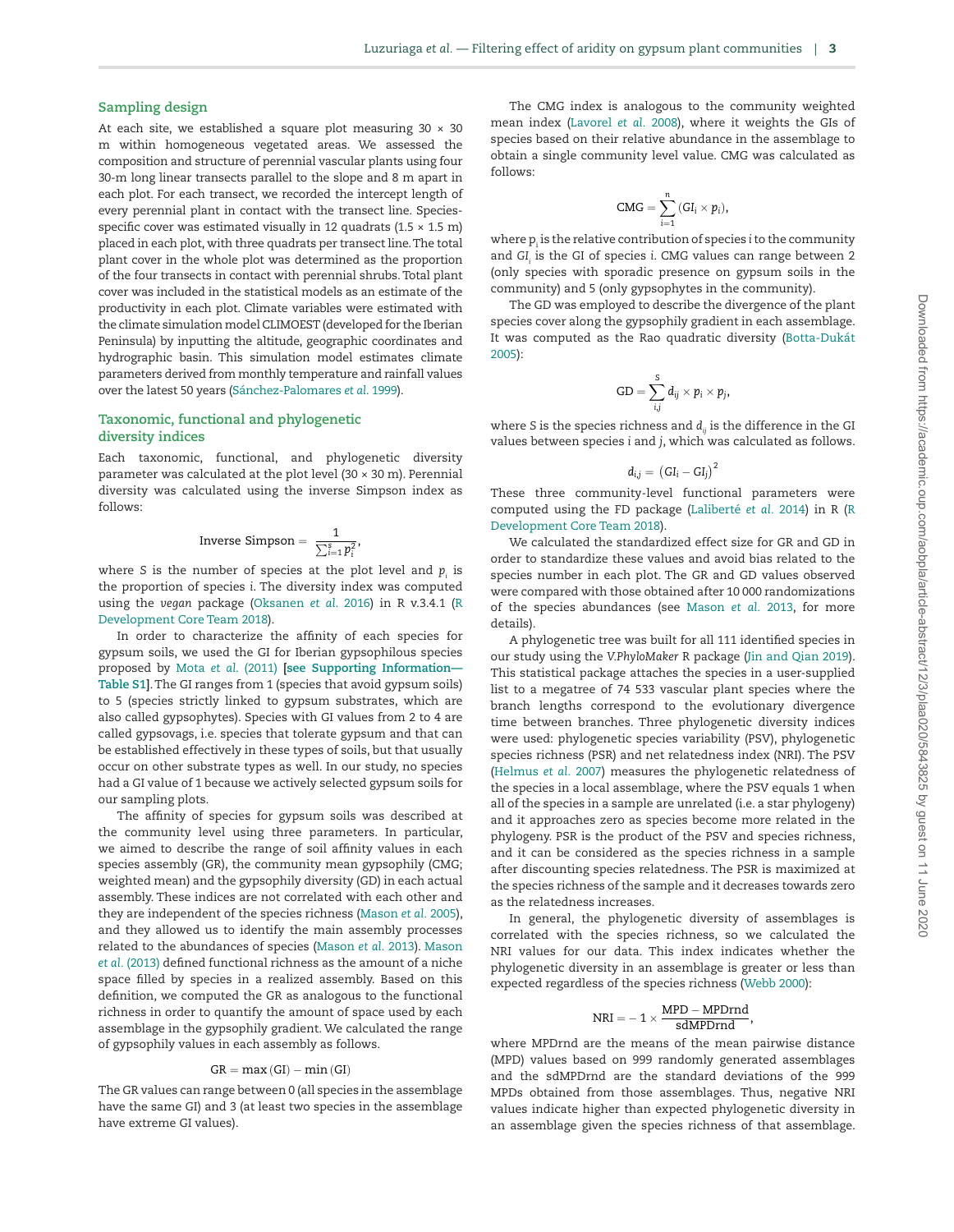The random assemblages generated in the null models were generated with the independent swap algorithm by drawing the same number of species from the pool as the number of species in the observed community, where the observed community occupancy rates were fixed ([Gotelli and Entsminger 2001\)](#page-6-27). These phylogenetic diversity indices were computed at the plot level using the Picante package [\(Kembel](#page-6-28) *et al.* 2010) in R [\(R](#page-7-13) [Development Core Team 2018\)](#page-7-13).

#### **Statistical analysis**

We constructed generalized linear models based on the taxonomic richness, inverse Simpson index, CMG, GR, GD, PSR, PSV and NRI indices. We used the mean maximum temperatures in the hottest month and the mean annual precipitation during the last 50 years, as well as the interaction terms between both variables, as surrogates for the aridity conditions in each plot. We checked for correlations between both explanatory variables in order to avoid any increase in the variance (Pearson's correlation coefficient: *R*<sup>2</sup> = 0.17, *t* = 1.6, and *P* = 0.11). Each model included the total plant cover in the plot as a surrogate of plant productivity in order to statistically control for the effects of productivity, thereby allowing us to evaluate the effects of temperature and precipitation regardless of the well-known productivity effects. The distribution error and link function with the best fits to our data were used for each generalized linear model (see [Table 1](#page-3-0)).

#### Results

In total, 111 perennial plant species from 34 families were recorded along the aridity gradient on gypsum soils [**see [Supporting Information—Table S1](http://academic.oup.com/aobpla/article-lookup/doi/10.1093/aobpla/plaa020#supplementary-data)]**. Sixteen species preferred gypsum soils and they appeared rarely on other substrate types, whereas the remainder were capable of growing on substrates other than gypsum. The mean maximum temperature and annual precipitation did not affect the taxonomic diversity and PSR after controlling for productivity effects by including the total vegetation cover in each plot in our models. However, we detected significant effects of the mean maximum temperatures on the inverse Simpson index, and on the functional and phylogenetic diversity indices [\(Table 1](#page-3-0); [Fig. 1](#page-4-0)). High mean maximum temperatures were related to lower taxonomic

diversity and narrower ranges for the gypsophily indices. Thus, in the hottest environments, the GR narrowed at the community level. Furthermore, the CMG values showed that soil specialists (species with high gypsophily values) dominated the plant assemblages in hot conditions. In contrast, lower mean annual precipitation was associated with higher taxonomic diversity. Phylogenetic diversity was low at both ends of the gradient, at the most arid (high mean maximum temperatures and low precipitation) and at the least arid end (low mean maximum temperatures and high precipitation) [\(Fig. 1\)](#page-4-0). Thus, the species that formed the actual perennial assemblages were closer in evolutionary terms at the most arid end of the gradient, and the species at the least arid end of the gradient where also phylogenetically closer to each other.

## **Discussion**

Precipitation is usually considered a primary driver of the vegetation dynamics in semiarid grasslands [\(Chesson](#page-5-5) *et al.* [2004;](#page-5-5) [Miranda](#page-6-29) *et al.* 2011; [Luzuriaga](#page-6-5) *et al*. 2012; [2015;](#page-6-6) [Mulhouse](#page-6-30) *et al*[. 2017;](#page-6-30) [Peralta](#page-7-3) *et al*. 2019). However, we found that it did not affect the species richness and functional and phylogenetic diversity after statistically controlling for productivity effects. Our results agree with those reported by [Fernandez-Going](#page-6-4) *et al.* [\(2012\)](#page-6-4) who observed that the community composition on low-fertility serpentine soils generally varied less in response to precipitation than communities on more fertile soils. In addition, our findings support the prediction by [Grime](#page-6-12) *et al*. [\(2000](#page-6-12), [2008\)](#page-6-13) that plant communities on nutrient-poor soils may be relatively resistant to changes in precipitation. This ability could be explained by the development of stress-tolerant functional traits ([Damschen](#page-5-6) *et al.* 2012; [Peralta](#page-7-3) *et al*. 2019), but other factors such as strong nutrient limitation may reduce the potential impact of changes in rainfall on plant growth. Other studies found that communities responded to a change in one resource only after the removal of the limitation due to another resource or condition [\(Klanderud and Totland 2005;](#page-6-31) [Going](#page-6-32) *et al.* [2009\)](#page-6-32). Nutrient availability and precipitation are closely linked because low precipitation is known to reduce the availability of nutrients due to water limitation restricting soil microbial processes [\(de Dato](#page-5-7) *et al.* 2006; [Sardans](#page-7-15) *et al*. 2008) and decreasing the mobility of nutrients. Thus, plant adaptations to infertile

<span id="page-3-0"></span>**Table 1.** Chi-square values obtained by the generalized linear models for taxonomic, functional and phylogenetic diversity indices. Each model included the total plant cover in the plot as a covariable in order to statistically control for the differences in the vegetation productivity along the aridity gradient. T: Mean maximum temperatures in the hottest month; P: mean annual precipitation; GR: gypsophily range; CMG: community mean gypsophily index; GD: gypsophily diversity; PSR: phylogenetic species richness; PSV: phylogenetic species variability; NRI: net relatedness index. The error distributions (Family) and link functions assumed in the models are indicated. Id: identity link function; Log: logarithmic link function. The signs of the coefficients are shown in parentheses. \*0.01 < *P* < 0.05; \*\*0.001 < *P* < 0.01; \*\*\**P* < 0.001.

|                      | Family (link) | Т             | P          | $T \times P$           | Cover         |
|----------------------|---------------|---------------|------------|------------------------|---------------|
| Taxonomic indices    |               |               |            |                        |               |
| Richness             | Poisson (Log) | 1.06          | 2.6        | 0.9                    | $(+)$ 10.9*** |
| Diversity            | Gaussian (Id) | $(-) 9.3***$  | $(-) 5.1*$ | 2.3                    | 0.97          |
| Functional indices   |               |               |            |                        |               |
| GR                   | Gaussian(Id)  | $(-) 6.3^*$   | 0.9        | 1.1                    | 0.12          |
| CMG                  | Quasipoisson  | $(+)$ 11.1*** | 0.2        | 0.1                    | 0.2           |
|                      | (Log)         |               |            |                        |               |
| GD                   | Gaussian (Id) | 2.1           | 0.1        | 3.2                    |               |
| Phylogenetic indices |               |               |            |                        |               |
| PSR                  | Gaussian (Id) | 2.2           | 0.4        | 2.3                    | $(+)$ 5.3 $*$ |
| <b>PSV</b>           | Gaussian (Id) | 1.9           | 0.7        | $(+)$ 4.5 <sup>*</sup> | 0.09          |
| NRI                  | Gaussian (Id) | 2.4           | 0.2        | $(-) 7.3***$           | 0.7           |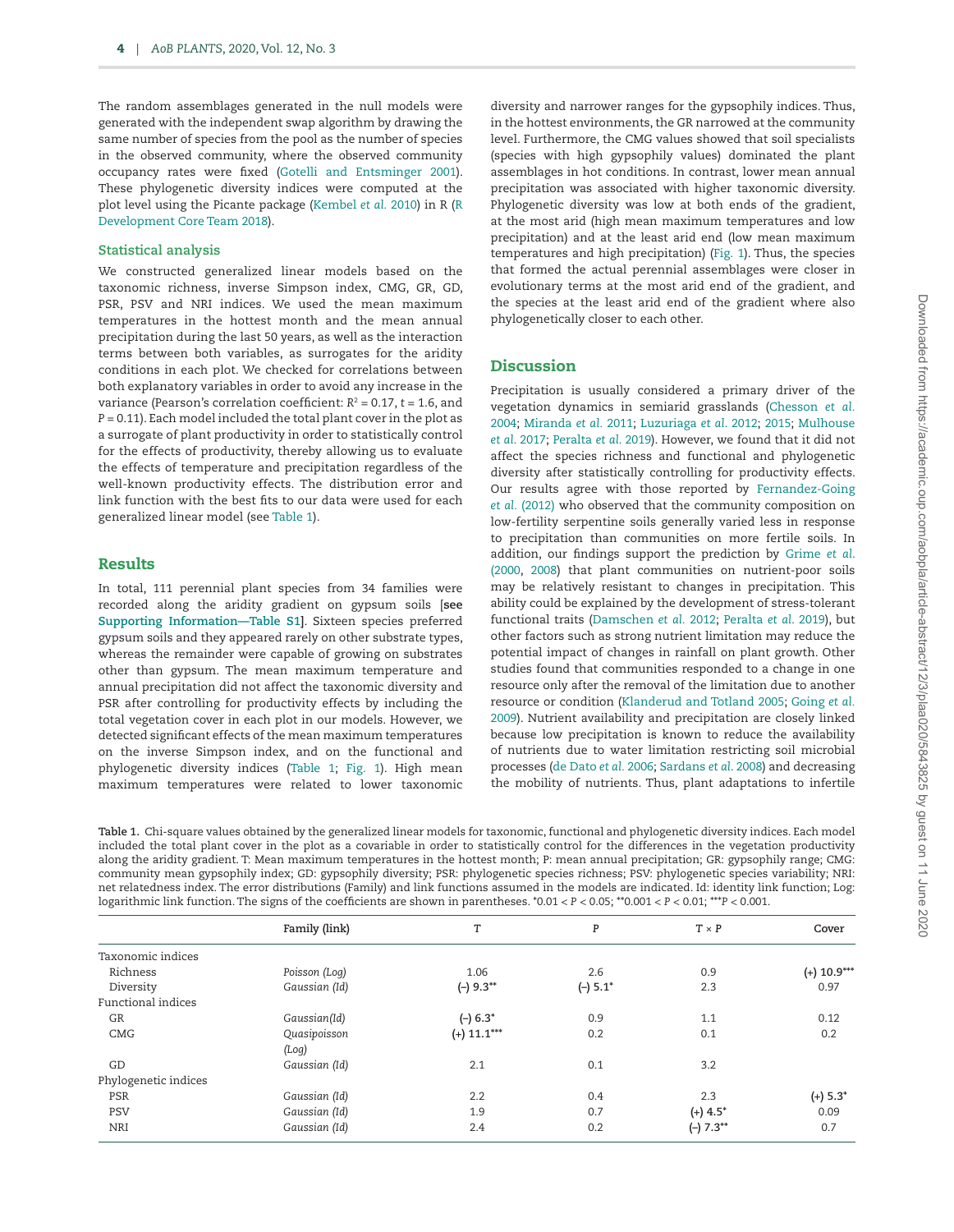

<span id="page-4-0"></span>**Figure 1.** Graphic representation of the interaction between the mean maximum temperature in the hottest month and mean annual precipitation at the sampling locations based on: (A) the phylogenetic species variability (PSV) and (B) the Net Relatedness Index (NRI) in each plot. Circles represent the observed values. Lines join points with the same predicted PSV (A) or NRI (B) values based on our generalized linear models. Darker areas represent higher predicted values and lighter areas lower predicted values for PSV and NRI indices.

soils are probably closely related to adaptations to low water availability conditions ([Chapin 1991](#page-5-8)).

The taxonomic diversity decreased as the water availability increased, which may have been the combined result of two processes acting simultaneously: (i) many gypsophilous species do not fully exploit the water availability in rainier sites because their stress-tolerant nature will constrain their ability to utilize this resource and they may be displaced by calcophylous plant species [\(Dalgleish and Hartnett 2006](#page-5-9); Bai *et al.* [2008;](#page-5-10) [Nippert and](#page-6-33) [Holdo 2015\)](#page-6-33); and (ii) the higher water availability may benefit competitive species that are particularly efficient at exploiting resources and occupying space, such as the perennial tussock *Macrochloa tenacissima*. Thus, water limitation may be crucial for the maintenance of high plant diversity on gypsum soils in these systems, as shown by [Eskelinen and Harrison \(2015\)](#page-6-34) who suggested that water and nutrient colimitation is the mechanism responsible for plant community resistance to changes in precipitation. Some studies have shown that communities on infertile soils are more diverse [\(Cacho and Strauss 2014\)](#page-5-1), which may confer resistance to climatic variability by enhancing the potential for complementarity among the responses of species [\(Tilman and Downing 1994;](#page-7-16) [McCann 2000\)](#page-6-35).

Our results provide good evidence for the filtering effect of the mean maximum temperatures on gypsum plant communities (see also [Moles](#page-6-36) *et al.* 2014, [Butterfield and Munson 2016\)](#page-5-11), where the relative abundance of gypsum specialist plants increased towards the hottest locations, regardless of the mean annual precipitation. Temperatures can induce moisture stress in many plant species [\(De Boeck](#page-5-12) *et al.* 2007) and gypsum specialists are equipped with stress-tolerant attributes (e.g. naked buds, deeply rooted tap roots, succulence and persistent soil seed banks; see [Palacio](#page-7-5) *et al.* 2007; [Escudero](#page-6-11) *et al.* 2015; [Peralta](#page-7-17) *et al.* 2016), so

heat may select the gypsophilous flora. Indeed, our results agree with those obtained in other studies of the distribution of strict gypsophiles ([de Luis](#page-5-13) *et al.* 2019) and the regeneration stages of five gypsophiles ([Sánchez](#page-7-18) *et al.* 2017). In general, gypsophily has been interpreted as an adaptive syndrome defined by traits that allow specialist plants to root in the hard physical crust (i.e. the physical hypothesis; [Meyer 1986](#page-6-37); [Romao and Escudero 2005\)](#page-7-19) and to cope with the ion imbalance that characterizes gypsisoils (i.e. the chemical hypothesis; [Duvigneaud and Denaeyer-De](#page-6-38) [Smet 1968](#page-6-38); [Boukhris and Lossaint 1975;](#page-5-14) [Palacio](#page-7-5) *et al.* 2007). However, the participation of climate factors themselves in the modulation of gypsophily has received little attention, probably because it is broadly assumed that the gypsophilous flora is well adapted to stressful climate conditions. Future investigations should elucidate the effect of temperature on the modulation of gypsophily as an independent driver or as an environmental component that exacerbates other factors.

It should also be noted that the GD was not affected by the mean maximum temperature or annual precipitation, thereby suggesting that the actual local assemblages contained species that differed in terms of their tolerance of gypsum. Facilitation under the canopy of shrubs may have led to the presence of gypsovags beneath their canopies [\(Romao and Escudero 2005](#page-7-19); [Luzuriaga](#page-6-6) *et al.* 2015). Furthermore, the GD values were stable even thought there were remarkable shifts in the species composition along the aridity gradient (see [Rivas-Martínez](#page-7-10) [and Costa 1970](#page-7-10)), which was probably related to the divergent biogeographical history of the gypsum geological outcrops in the Iberian Peninsula ([Herrero](#page-6-10) *et al.* 2009).

In this study, we found that evolutionarily close relatives coexisted in perennial plant communities (low phylogenetic diversity) at the most arid end of the aridity gradient (high mean maximum temperatures and low annual precipitation), and a similar situation occurred in the least arid locations (low mean maximum temperatures and high mean precipitation). These results were probably due to the intensification of different natural environmental filters operating at both extremes of the gradient. Thus, our results suggest that phylogenetic clustering might not have been induced by abiotic filtering under harsh conditions, but instead it could have been due to biotic interactions in more productive conditions. [Bernard-Verdier](#page-5-15) *et al.* [\(2012\)](#page-5-15) found similar trends in a Mediterranean rangeland. The coexistence of close relatives in resource-poor sites suggests that community membership is limited by a requirement for shared stress tolerance traits, i.e. habitat phylogenetic filtering [\(Grime](#page-6-13) *et al.* 2008; [Butterfield](#page-5-16) *et al.* 2013). However, at the least arid end of the climate gradient, competition may have been a strong biotic filter, thereby leading to phylogenetic convergence via mechanisms for equalizing fitness ([Chesson 2000](#page-5-17); [Grime](#page-6-39) [2006\)](#page-6-39). Abiotic or biotic filtering may have relaxed as the aridity gradient changed to an intermediate level and this could have allowed the phylogenetic structure of the community to expand. According to the results obtained in the present study, the mean maximum temperatures had the main abiotic filtering effect on perennial plant communities, which was mediated by the ability of species to grow on gypsum soils (i.e. soil affinity index); thus, gypsum specialists dominated the species assemblies in the hottest locations. In contrast, the perennial communities on gypsum soils may have been relatively resistant to changes in precipitation. Therefore, our findings suggest that the warmer environmental conditions predicted by global change models may favour gypsum specialists (see [de Luis](#page-5-13) *et al.* (2019) for an example of a strict gypsophile), thereby making the plant communities more gypsophilous in semiarid systems. However, several processes may interact, such as climate variability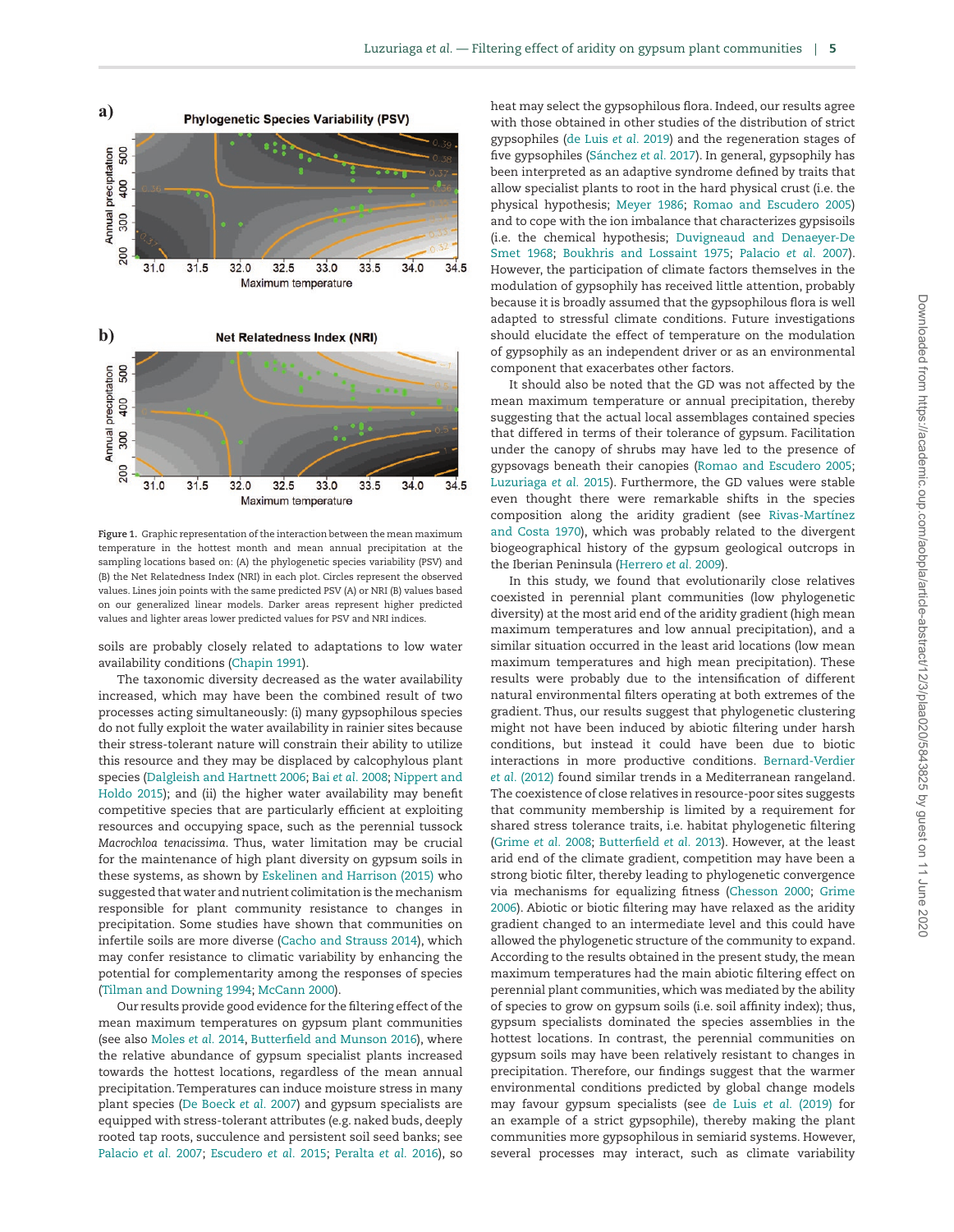[\(Adler](#page-5-18) *et al.* 2006), extreme climatic events [\(Evans](#page-6-40) *et al.* 2011), nutrient availability ([Delgado-Baquerizo](#page-6-41) *et al.* 2013), the soil microbial community (Zogg *et al.* [1997;](#page-7-20) [Castro](#page-5-19) *et al.* 2010) and the trade-off between survival and plant growth [\(Lloret](#page-6-42) *et al.* [2012;](#page-6-42) [Benavides](#page-5-20) *et al.* 2015), and thus the possible consequences for perennial plant communities are difficult to predict. In conclusion, the high taxonomic diversity of Mediterranean gypsum systems appears to be related to stressful arid conditions, and the tolerance of species for these conditions may be summarized using the GI for each species.

## Data Availability

Data used in this article are available at the URJC public repository under the following link: [http://repositories.biodiversos.org/](http://repositories.biodiversos.org/Luzuriaga_A.L) [Luzuriaga\\_A.L/](http://repositories.biodiversos.org/Luzuriaga_A.L)

#### Supporting Information

The following supporting information is available in the online version of the article—

Table S1. Perennial plant species that occurred in the 89 plots located on gypsum soils and their gypsophily indices (GI).

## Sources of Funding

This study was supported by the Ministerio de Economía y Competitividad AGORA project (CGL2016–77417–P—Spanish Government), REMEDINAL project (TE-CM S2018/EMT-4338—Madrid Regional Government), Ministerio de Ciencia e Innovación PHENOTYPES project (PGC2018-099115-B-I00-P— Spanish Government) and GYPWORLD project (H2020-MSCA-RISE-2017-777803—European Commission).

## Acknowledgements

We thank Esmeralda Martínez-Duro and Emilia Alquézar for field assistance and Mario Blanco for obtaining the climate variables with CLIMOEST. Marcelino de la Cruz for assistance with making isocline figures with R. We thank the Spanish Meteorological Agency (AEMET) for providing climatic data.

## Contributions by the Authors

A.E.: conceived the main ideas. A.L.L., J.F. and P.F.: conducted field sampling. A.L.L.: performed the statistical analysis and led the writing of the manuscript. All co-authors contributed to the main text.

## Conflict of Interest

None declared.

### Literature Cited

- <span id="page-5-18"></span>Adler PB, HilleRisLambers J, Kyriakidis PC, Guan Q, Levine JM. 2006. Climate variability has a stabilizing effect on the coexistence of prairie grasses *Proceedings of The National Academy of Sciences of the United States of America* **103**:12793–12798.
- <span id="page-5-10"></span>Bai Y, Wu J, Xing Q, Pan Q, Huang J, Yang D, Han X. 2008. Primary production and rain use efficiency across a precipitation gradient on the Mongolia Plateau. *Ecology* **89**:2140–2153.
- <span id="page-5-20"></span>Benavides R, Escudero A, Coll L, Ferrandis P, Gouriveau F, Hódar JA, Ogaya R, Rabasa SG, Granda E, Santamaría BP, Martínez-Vilalta J, Zamora R, Espelta JM, Peñuelas J, Valladares F. 2015. Survival vs. growth trade-off in early recruitment challenges global warming impacts on Mediterranean mountain trees. *Perspectives in Plant Ecology, Evolution and Systematics* **17**:369–378.
- <span id="page-5-15"></span>Bernard-Verdier M, Navas ML, Vellend M, Violle C, Fayolle A, Garnier E. 2012. Community assembly along soil depth gradient: contrasting patterns of plant trait convergence and divergence in a Mediterranean rangeland. *Journal of Ecology* **100**:1422–1433.
- <span id="page-5-4"></span>Botta-Dukát Z. 2005. Rao's quadratic entropy as a measure of functional diversity based on multiple traits. *Journal of Vegetation Science* **16**:533–540.
- <span id="page-5-14"></span>Boukhris M, Lossaint P. 1975. Aspects ecologiques de la nutrition minerale de plantes gypsicoles di Tunisie. *Revue d'Ecologie et de Biologie du Sol* **12**:329–348.
- <span id="page-5-3"></span>Butterfield BJ. 2015. Environmental filtering increases in intensity at both ends of climatic gradients, though driven by different factors, across woody vegetation types of the southwest USA. *Oikos* **10**:1374–1382.
- <span id="page-5-16"></span>Butterfield BJ, Cavieres LA, Callaway RM, Cook BJ, Kikvidze Z, Lortie CJ, Michalet R, Pugnaire FI, Schöb C, Xiao S, Zaitchek B, Anthelme F, Björk RG, Dickinson K, Gavilán R, Kanka R, Maalouf JP, Noroozi J, Parajuli R, Phoenix GK, Reid A, Ridenour W, Rixen C, Wipf S, Zhao L, Brooker RW. 2013. Alpine cushion plants inhibit the loss of phylogenetic diversity in severe environments. *Ecology Letters* **16**:478–486.
- <span id="page-5-11"></span>Butterfield BJ, Munson SM. 2016. Temperature is better than precipitation as a predictor of plant community assembly across a dryland region. *Journal of Vegetation Science* **27**:938–947.
- <span id="page-5-1"></span>Cacho NI, Strauss SY. 2014. Occupation of bare habitats, an evolutionary precursor to soil specialization in plants. *Proceedings of the National Academy of Sciences of the United States of America* **111**:15132–15137.
- Cadotte MW, Cavender-Bares J, Tilman D, Oakley TH. 2009. Using phylogenetic, functional and trait diversity to understand patterns of plant community productivity. *PLoS One* **4**:e5695.
- <span id="page-5-19"></span>Castro HF, Classen AT, Austin EE, Norby RJ, Schadt CW. 2010. Soil microbial community responses to multiple experimental climate change drivers. *Applied and Environmental Microbiology* **76**:999–1007.
- <span id="page-5-8"></span>Chapin III FS. 1991. Integrated responses of plants to stress. *Bioscience* **41**:29–36.
- <span id="page-5-17"></span>Chesson P. 2000. Mechanisms of maintenance of species diversity. *Annual Review Ecology and Systematics* **31**:343–366.
- <span id="page-5-5"></span>Chesson P, Gebauer RL, Schwinning S, Huntly N, Wiegand K, Ernest MS, Sher A, Novoplansky A, Weltzin JF. 2004. Resource pulses, species interactions, and diversity maintenance in arid and semi-arid environments. *Oecologia* **141**:236–253.
- <span id="page-5-2"></span>Connolly J, Cadotte MW, Brophy C, Dooley A, Finn J, Kirwan L, Roscher C, Weigelt A. 2011. Phylogenetically diverse grasslands are associated with pairwise interspecific processes that increase biomass. *Ecology* **92**:1385–1392.
- <span id="page-5-9"></span>Dalgleish HJ, Hartnett DC. 2006. Below-ground bud banks increase along a precipitation gradient of the North American Great Plains: a test of the meristem limitation hypothesis. *The New Phytologist* **171**:81–89.
- <span id="page-5-6"></span>Damschen EI, Harrison S, Ackerly DD, Fernandez-Going BM, Anacker BL. 2012. Endemic plant communities on special soils: early victims or hardy survivors of climate change? *Journal of Ecology* **100**:1122–1130.
- <span id="page-5-12"></span>De Boeck H, Lemmens CMHM, Gielen B, Nijs I. 2007. Combined effects of climate warming and plant diversity loss on above- and below-ground grassland productivity. *Environmental and Experimental Botany* **60**:95–104.
- <span id="page-5-7"></span>De Dato G, Pellizzaro G, Cesaraccio C, Sirca C, De Angelis P, Duce P, Spano D, Scarascia-Mugnozza G. 2006. Effects of warmer and drier climate conditions on plant composition and biomass production in a Mediterranean shrubland community. *Forest Ecology* **3**:511–526.
- <span id="page-5-13"></span>de Luis M, Álvarez-Jiménez J, Martínez Labarga JM, Bartolomé C. 2019. Four climate change scenarios for *Gypsophila bermejoi* G. *L*ópez (Caryophyllaceae) to address whether bioclimatic and soil suitability will overlap in the future. *PLoS One* **14**:e0218160.
- <span id="page-5-0"></span>Delalandre L, Montesinos-Navarro A. 2018. Can co-occurrence networks predict plant-plant interactions in a semi-arid gypsum community? *Perspectives in Plant Ecology, Evolution and Systematics* **31**:36–43.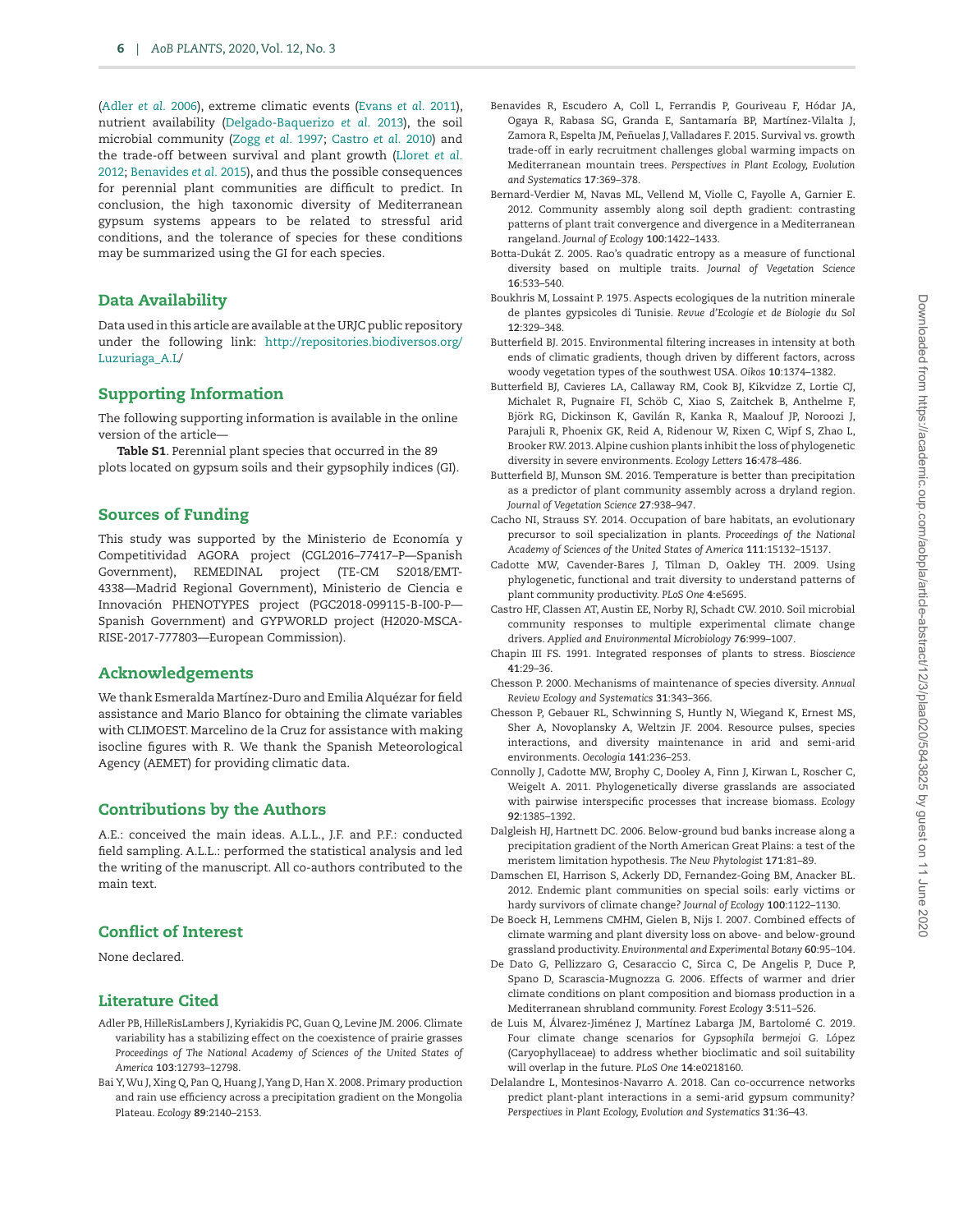- <span id="page-6-41"></span>Delgado-Baquerizo M, Maestre FT, Gallardo A, Bowker MA, Wallenstein MD, Quero JL, Ochoa V, Gozalo B, García-Gómez M, Soliveres S, García-Palacios P, Berdugo M, Valencia E, Escolar C, Arredondo T, Barraza-Zepeda C, Bran D, Carreira JA, Chaieb M, Conceição AA, Derak M, Eldridge DJ, Escudero A, Espinosa CI, Gaitán J, Gatica MG, Gómez-González S, Guzman E, Gutiérrez JR, Florentino A, Hepper E, Hernández RM, Huber-Sannwald E, Jankju M, Liu J, Mau RL, Miriti M, Monerris J, Naseri K, Noumi Z, Polo V, Prina A, Pucheta E, Ramírez E, Ramírez-Collantes DA, Romão R, Tighe M, Torres D, Torres-Díaz C, Ungar ED, Val J, Wamiti W, Wang D, Zaady E. 2013. Decoupling of soil nutrient cycles as a function of aridity in global drylands. *Nature* **502**:672–676.
- <span id="page-6-38"></span>Duvigneaud P, Denaeyer-De Smet S. 1968. Essai de classification chimique (elements mineraux) des plantes gypsicolas du Bassin de l'Ebre. *Bulletin de la Societ´e Royale de Botanique de Belgique* **101**:279–291.
- <span id="page-6-11"></span>Escudero A, Palacio S, Maestre FT, Luzuriaga AL. 2015. Plant life on gypsum: a review of its multiple facets. *Biological Reviews of the Cambridge Philosophical Society* **90**:1–18.
- <span id="page-6-34"></span>Eskelinen A, Harrison SP. 2015. Resource colimitation governs plant community responses to altered precipitation. *Proceedings of the National Academy of Sciences of the United States of America* **112**:13009–13014.
- <span id="page-6-40"></span>Evans SE, Byrne KM, Lauenroth WK, Burke IC. 2011. Defining the limit to resistance in a drought-tolerant grassland: long-term severe drought significantly reduces the dominant species and increases ruderals. *Journal of Ecology* **99**:1500–1507.
- <span id="page-6-4"></span>Fernandez-Going BM, Anacker BL, Harrison SP. 2012. Temporal variability in California grasslands: soil type and species functional traits mediate response to precipitation. *Ecology* **93**:2104–2114.
- <span id="page-6-19"></span>Gerhold P, Cahill JF, Winter M, Bartish I, Prinzing A. 2015. Phylogenetic patterns are not proxies of community assembly mechanisms (they are far better) *Functional Ecology* **29**:600–614.
- <span id="page-6-3"></span>Gerhold P, Price JN, Püssa K, Kalamees R, Aher K, Kaasik A. 2013. Functional and phylogenetic community assembly linked to changes in species diversity in a long-term resource manipulation experiment *Journal of Vegetation Science* **24**:43–852.
- <span id="page-6-32"></span>Going BM, Hillerislambers J, Levine JM. 2009. Abiotic and biotic resistance to grass invasion in serpentine annual plant communities. *Oecologia* **159**:839–847.
- <span id="page-6-27"></span>Gotelli NJ, Entsminger GL. 2001. Swap and fill algorithms in null model analysis: rethinking the knight's tour. *Oecologia* **129**:281–291.
- <span id="page-6-1"></span>Götzenberger L, de Bello F, Brathen KA, Davison J, Dubuis A, Guisan A, Leps J, Lindborg R, Moora M, Zobel M. 2012. Ecological assembly rules in plant communities approaches, patterns and prospects. *Biological Reviews* **87**:111–127.
- <span id="page-6-39"></span>Grime JP. 2006. Trait convergence and trait divergence in the plant community: mechanisms and consequences. *Journal of Vegetation Science* **17**:255–260.
- <span id="page-6-12"></span>Grime JP, Brown VK, Thompson K, Masters GJ, Hillier SH, Clarke IP, Askew AP, Corker D, Kielty JP. 2000. The response of two contrasting limestone grasslands to simulated climate change. *Science (New York, N.Y.)* **289**:762–765.
- <span id="page-6-13"></span>Grime JP, Fridley JD, Askew AP, Thompson K, Hodgson JG, Bennett CR. 2008. Long-term resistance to simulated climate change in an infertile grassland. *Proceedings of the National Academy of Sciences of the United States of America* **105**:10028–10032.
- <span id="page-6-26"></span>Helmus MR, Bland TJ, Williams CK, Ives AR. 2007. Phylogenetic measures of biodiversity. *American Naturalist* **169**:E68–E83.
- <span id="page-6-10"></span>Herrero J, Artieda O, Hudnall WH. 2009. Gypsum, a tricky material. *Soil Science Society of America Journal* **73**:1757–1763.
- <span id="page-6-2"></span>HilleRisLambers J, Adler PB, Harpole WS, Levine JM, Mayfields MM. 2012. Rethinking community assembly through the lens of coexistence theory. *Annual Reviews of Ecology, Evolution and Systematics* **43**:227–248.
- <span id="page-6-8"></span>IPCC 2014. *Climate Change 2014: Synthesis Report. Contribution of Working Groups I, II and III to the Fifth Assessment Report of the Intergovernmental Panel on Climate Change* [Core Writing Team, RK Pachauri, LA Meyer, eds.]. Geneva, Switzerland: IPCC, 151 pp.
- <span id="page-6-25"></span>Jin Y, Qian H. 2019. V. PhyloMaker: an R package that can generate very large phylogenies for vascular plants. *Ecography* **42**:1353–1359.
- <span id="page-6-0"></span>Keddy PA. 1992. Assembly and response rules: two goals for predictive community ecology. *Journal of Vegetation Science* **3**:157–164.
- <span id="page-6-18"></span>Kembel SW. 2009. Disentangling niche and neutral influences on community assembly: assessing the performance of community phylogenetic structure tests. *Ecology Letters* **12**:949–960.
- <span id="page-6-28"></span>Kembel SW, Cowan PD, Helmus MR, Cornwell WK, Morlon H, Ackerly DD, Blomberg SP, Webb CO. 2010. Picante: R tools for integrating phylogenies and ecology. *Bioinformatics (Oxford, England)* **26**:1463–1464.
- <span id="page-6-31"></span>Klanderud K, Totland Ø. 2005. Simulated climate change altered dominance hierarchies and diversity of an alpine biodiversity hotspot. *Ecology* **86**:2047–2054.
- <span id="page-6-17"></span>Kraft NJ, Cornwell WK, Webb CO, Ackerly DD. 2007. Trait evolution, community assembly, and the phylogenetic structure of ecological communities. *The American Naturalist* **170**:271–283.
- <span id="page-6-24"></span>Laliberté E, Legendre P, Shipley B. 2014. *FD: measuring functional diversity from multiple traits, and other tools for functional ecology.* R package version  $1.0 - 12.$
- <span id="page-6-23"></span>Lavorel S, Grigulis K, Mclntyre S, Williams NSG, Garden D, Dorrough J, Berman S, Quetier F, Thebault A, Bonis A. 2008. Assessing functional diversity in the field—methodology matters! *Functional Ecology* **22**:134–147.
- <span id="page-6-42"></span>Lloret F, Escudero A, Iriondo JM, Martínez-Vilalta J, Valladares F. 2012. Extreme climatic events and vegetation: the role of stabilizing processes. *Global Change Biology* **18**:797–805.
- <span id="page-6-6"></span>Luzuriaga AL, González JM, Escudero A. 2015. Annual plant community assembly in edaphically heterogeneous environments. *Journal of Vegetation Science* **26**:866–875.
- <span id="page-6-9"></span>Luzuriaga AL, Sánchez AM, López-Angulo J, Escudero A. 2018. Habitat fragmentation determines diversity of annual plant communities at landscape and fine spatial scales. *Basic and Applied Ecology* **29**:12–19.
- <span id="page-6-5"></span>Luzuriaga AL, Sánchez AM, Maestre FT, Escudero A. 2012. Assemblage of a semi-arid annual plant community, abiotic and biotic filters act hierarchically. *PLoS One* **7**:e41270.
- <span id="page-6-22"></span>Mason NWH, de Bello F, Mouillot D, Pavoine S, Dray S. 2013. A guide for using functional diversity indices to reveal changes in assembly processes along ecological gradients. *Journal of Vegetation Science* **24**:794–806.
- <span id="page-6-21"></span>Mason NWH, Mouillot D, Lee WG, Wilson JB. 2005. Functional richness, functional evenness and functional divergence: the primary components of functional diversity. *Oikos* **111**:112–118.
- <span id="page-6-16"></span>Mayfield MM, Levine JM. 2010. Opposing effects of competitive exclusion on the phylogenetic structure of communities. *Ecology Letters* **13**:1085–1093.
- <span id="page-6-35"></span>McCann KS. 2000. The diversity-stability debate. *Nature* **405**:228–233.
- <span id="page-6-7"></span>Médail F, Quézel P. 1999. Biodiversity hotspots in the Mediterranean Basin: setting global conservation priorities. *Conservation Biology* **13**:1510–1513.
- <span id="page-6-14"></span>Merlo ME, De Carrasco CG, Sola AJ, Jiménez-Sánchez ML, Rodriguez ML, Mota JF. 2009. Can gypsophytes distinguish different types of gypsum habitats? *Acta Botanica Gallica* **156**:63–78.
- <span id="page-6-37"></span>Meyer SE. 1986. The ecology of gypsophile endemism in the eastern Mojave Desert. *Ecology* **67**, 1303–1313.
- <span id="page-6-29"></span>Miranda JD, Armas C, Padilla FM, Pugnaire FI. 2011. Climatic change and rainfall patterns: effects on semi-arid plant communities of the Iberian Southeast. *Journal of Arid Environments* **75**:1302–1309.
- <span id="page-6-36"></span>Moles AT, Perkins SE, Laffan WS, Flores-Moreno H, Awasthy M, Tindall ML, Sack L, Pitman A, Kattge J, Bonser SP. 2014.Which is a better predictor of plant traits: temperature or precipitation? *Journal of Vegetation Science* **25**:1167–1180.
- <span id="page-6-15"></span>Mota JF, Sánchez-Gómez P, Guirado JS. 2011. *Diversidad vegetal de las yeseras ibéricas.* Almería: ADIF-Mediterráneo Asesores Consultores.
- <span id="page-6-30"></span>Mulhouse JM, Hallett LM, Collins SL. 2017. The influence of seasonal precipitation and grass competition on 20 years of forb dynamics in northern Chihuahuan Desert grassland. *Journal of Vegetation Science* **28**:250–259.
- Munson SM, Belnap J, Schelz CD, Moran M, Carolin TW. 2011. On the brink of change: plant responses to climate on the Colorado Plateau. *Ecosphere* 2:art68.
- <span id="page-6-20"></span>Munson SM, Muldavin EH, Belnap J, Peters DP, Anderson JP, Reiser MH, Gallo K, Melgoza-Castillo A, Herrick JE, Christiansen TA. 2013. Regional signatures of plant response to drought and elevated temperature across a desert ecosystem. *Ecology* **94**:2030–2041.
- <span id="page-6-33"></span>Nippert JB, Holdo RM. 2015. Challenging the maximum rooting depth paradigm in grasslands and savannas. *Functional Ecology* **29**:739–745.